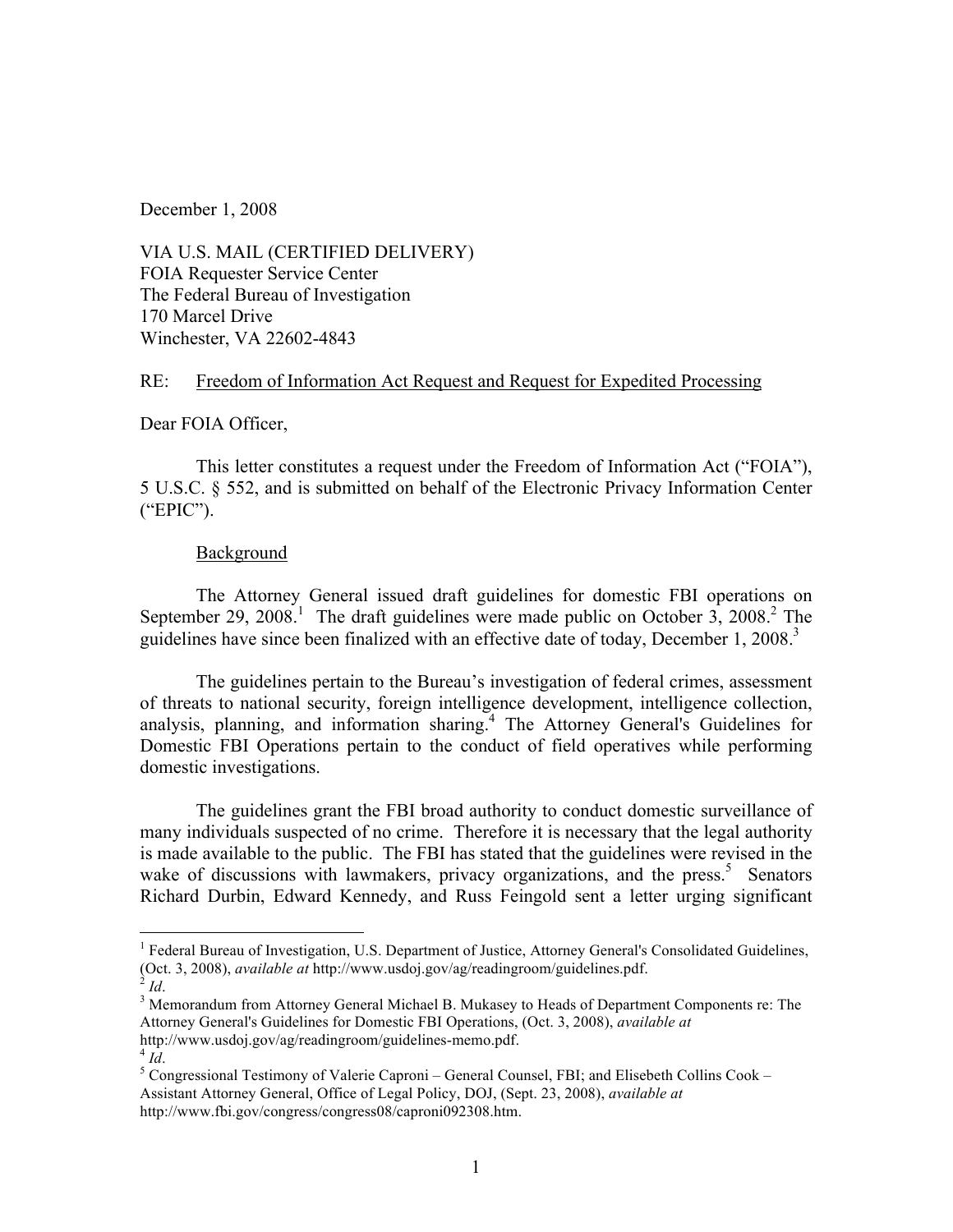revisions to the guidelines.<sup>6</sup> The Senators also urged the Attorney General to make the draft guidelines public to allow for more meaningful input.

The final guidelines need to be made public. It is necessary that the final guidelines are released in complete and unredacted form so that the FBI's domestic authority can be analyzed by the public.

# Document Requested

EPIC requests copies of the following agency record in the possession of the Department of Justice on December 1, 2008:

• The complete and unredacted final version of the Attorney General's Guidelines for Domestic FBI Operations.

#### Request for Expedited Processing

This request warrants expedited processing because it is made by "a person primarily engaged in disseminating information …" and it pertains to a matter about which there is an "urgency to inform the public about an actual or alleged federal government activity."  $28$  C.F.R. § 16.5(d)(1)(ii).

EPIC is "primarily engaged in disseminating information." *American Civil Liberties Union v. Department of Justice*, 321 F. Supp. 2d 24, 29 n.5 (D.D.C. 2004). In accordance with *Al-Fayed v. CIA*, 254 F.3d 300, 306, (D.C. Cir. 2001), the documents should be produced as soon as practicable.

Moreover, there is a particular urgency for the public to obtain information about the federal government's basis for conducting domestic surveillance. Under the law, a person may not be investigated without probable cause. It is necessary that the guidelines incorporate meaningful privacy safeguards to ensure that field agents honor constitutional values and civil liberties while conducting domestic surveillance.

The impact of the Attorney General's Guidelines is a matter of great public interest. Many newspapers, including The Washington Post and The New York Times, have published substantial coverage about the guidelines.<sup>7</sup>

 $6$  Durbin Statement on Announcement of New FBI Guidelines, (Oct. 3, 2008),

http://durbin.senate.gov/showRelease.cfm?releaseId=304117 (last visited Dec. 1, 2008).<br><sup>7</sup> Editorial, *Another Invitation to Abuse*, N.Y. Times, Oct. 18, 2008, *available at* 

http://www.nytimes.com/2008/10/19/opinion/19sun2.html; Carrie Johnson, *Guidelines Expand FBI's Surveillance Powers*, The Washington Post, Oct. 4, 2008, *available at* http://www.washingtonpost.com/wpdyn/content/article/2008/10/03/AR2008100303501.html.